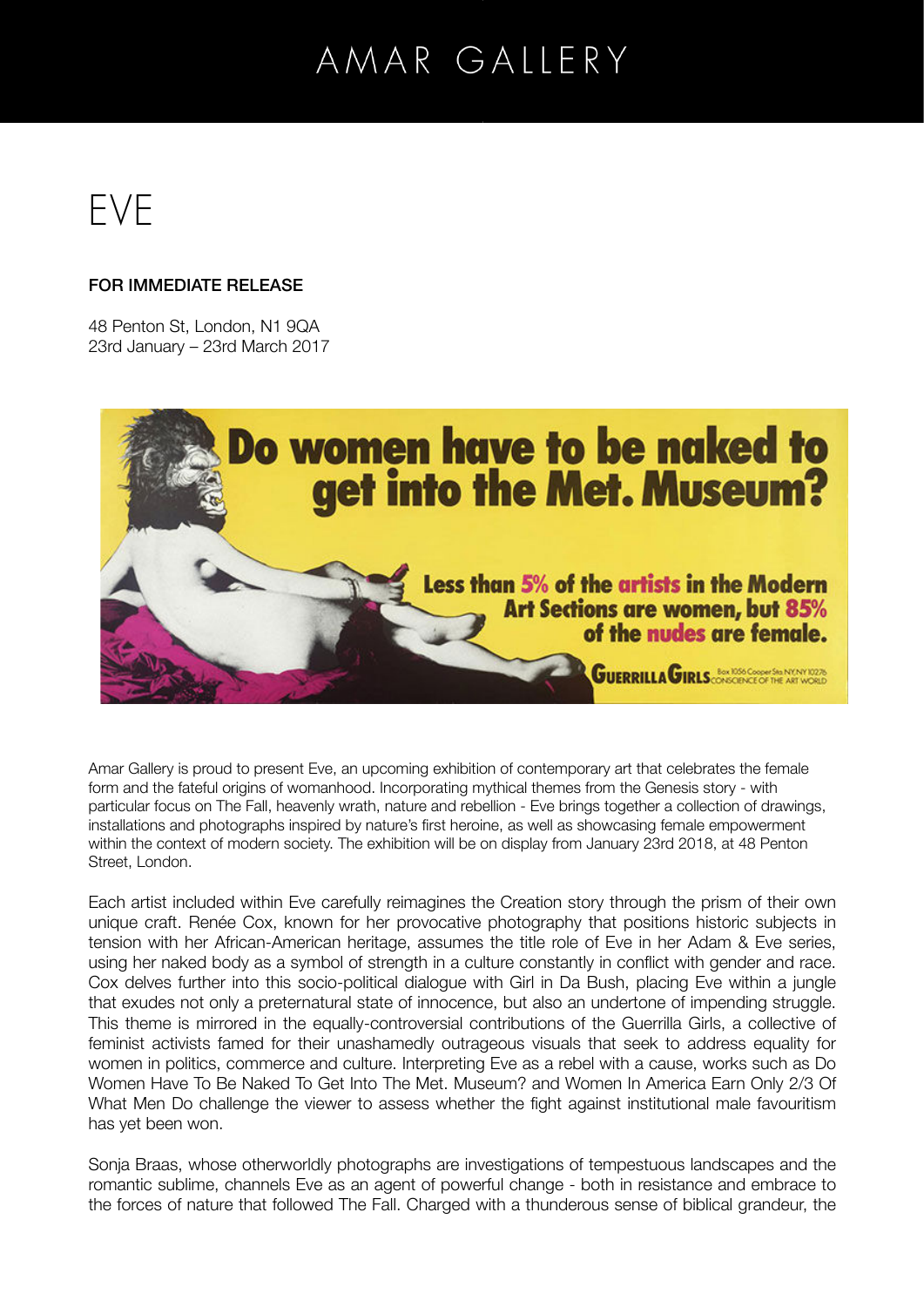gaze of the disembodied camera in Eclipse, Lava Flow and Wave capture the wondrous violence of Eve's banishment, cast off into a world of flood, smoke and flame. This fearless interplay between nature and technology also manifests in the connective art of Jenna Burchell, whose tortoise skeleton from her Cradle of Humankind collection is reactive to the human touch - in this piece, both a performative songsmith and a timely relic of the natural world, Burchell is the creator of harmony and music within our own personal Eden.

Indian artist Mekhala Bahl views the theme of Eve through the prism of abstract colour and design. Known as an interdisciplinary artist whose creations defy label or fixed reason, Bahl weaves together tapestries of light, dream and meditative self-inquiry. These evocations of luminosity and intangible memory take us back to the dawn of womankind - before the world was seen through the restrictive lens of structure and form. This break from the predictable is echoed in the work of Antony Gormley, the only male artist on display in Eve. Known for his defining imagery in the public realm, Gormley fittingly contributes The Fall of Man, a powerful drawing that repositions Adam as the harbinger of original sin and mankind's ill-fated fall from grace. It is this level of forensic investigation into the human condition that defines all the pieces in Eve - experienced through the female body, mind and soul.

 $\sim\sim\sim$ 

#### **Sonja Braas**

The visual aesthetic of Sonja Braas (born 1968, Siegen) is one of dazzling paradox. Viewers see clearly recognisable natural phenomena and forces, such as icy alpine regions, thundering avalanches, tempestuous surf, or urban centres and cities flooded or in flames. Yet nature's essence seems alienated. The images look artificial, for they are only partially based on actual nature and landscape photographs. Many of the images are of models built by the artist, lending them a characteristically uncanny atmosphere. While Romantic painting assigns the viewer a fixed viewpoint, generally represented by a figure in the picture, from which he or she can perceive the sublimity behind the terror of nature from a safe distance, Braas rejects any foothold whatsoever. Only the disembodied camera seems immersed in the events taking place in the photographs.

#### **Renee Cox**

One of the most controversial African-American artists working today, Renée Cox has used her own body, both nude and clothed, to celebrate black womanhood and criticise a society she often views as racist and sexist. Cox continues to push the envelope with her work by using new technologies that the digital medium of photography has to offer. By working from her archives and shooting new subjects, Cox seeks to push the limits of her older work and create new consciousnesses of the body. Cox's new work aims to "unleash the potential of the ordinary and bring it into a new realm of possibilities". "It's about time that we re-imagine our own constitution," states Cox.

**Guerrilla Girls** is an anonymous group of feminist, female artists devoted to fighting sexism and racism within the art world. The group formed in New York City in 1985 with the mission of bringing gender and racial inequality into focus within the greater arts community. The group employs culture jamming in the form of posters, books, billboards, and public appearances to expose discrimination and corruption. To remain anonymous, members don gorilla masks and use pseudonyms that refer to deceased female artists. According to the Guerrilla Girls, identities are concealed because issues matter more than individual identities, "Mainly, we wanted the focus to be on the issues, not on our personalities or our own work."